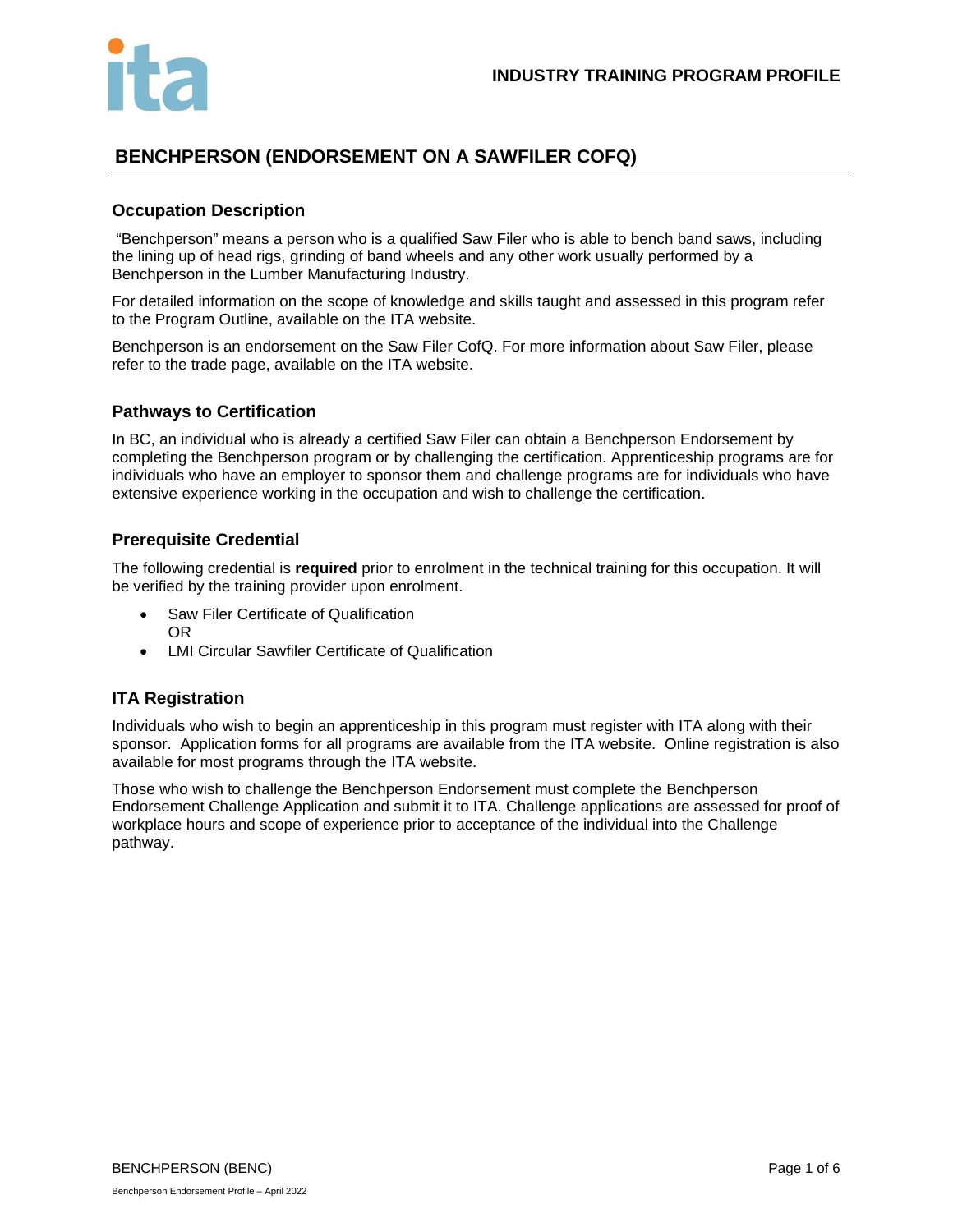

## **Benchperson Post Certification Pathway**

This graphic provides an overview of the Benchperson post certification endorsement.



CROSS-PROGRAM CREDITS

*Individuals who hold the credentials listed below are entitled to receive partial credit toward the completion requirements of this program*

None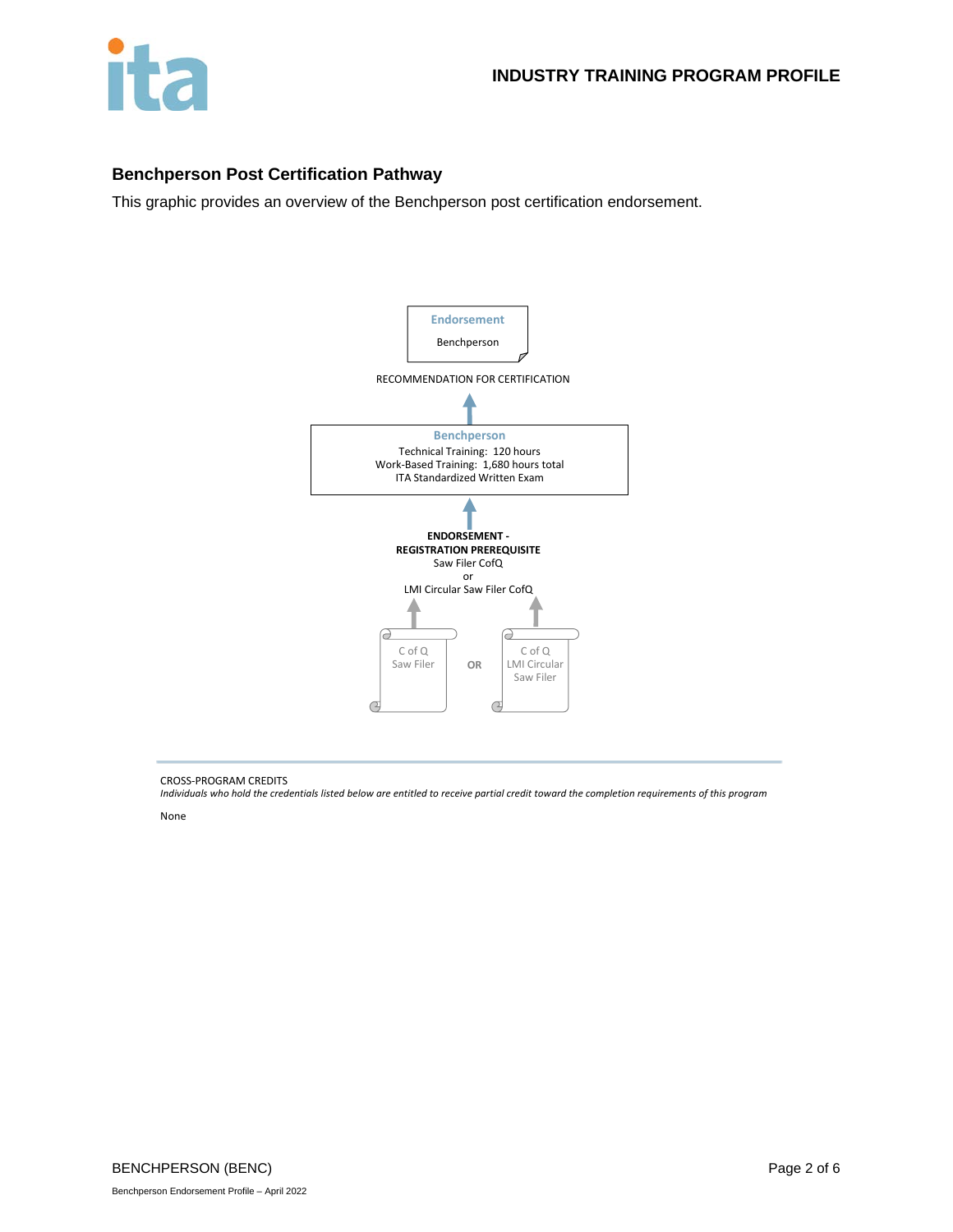|                                   | <b>Benchperson Endorsement Program Standards</b>                                                                                                                                                                                                                                                                                            |                                                                                                                                      |  |
|-----------------------------------|---------------------------------------------------------------------------------------------------------------------------------------------------------------------------------------------------------------------------------------------------------------------------------------------------------------------------------------------|--------------------------------------------------------------------------------------------------------------------------------------|--|
| <b>Credentials Awarded</b>        | A Benchperson Endorsement will be awarded and included on the individual's original<br>Saw Filer Certificate of Qualification                                                                                                                                                                                                               |                                                                                                                                      |  |
| ITA Registration Pre-requisites . | Agreement signed by the employer to sponsor the apprentice<br>Certificate of Qualification in a qualifying trade:<br><b>Saw Filer</b><br>$\Omega$<br>Or<br><b>LMI Circular Sawfiler</b><br>$\circ$                                                                                                                                          |                                                                                                                                      |  |
| <b>Completion Requirements</b>    | Certification as a Benchperson is awarded upon successful completion of:                                                                                                                                                                                                                                                                    |                                                                                                                                      |  |
|                                   | Requirement                                                                                                                                                                                                                                                                                                                                 | Level of Achievement Required                                                                                                        |  |
|                                   | <b>Technical Training</b>                                                                                                                                                                                                                                                                                                                   | Minimum 70% in technical training:<br>$\blacksquare$ 120 hours                                                                       |  |
|                                   | <b>ITA Standardized Written Exam</b>                                                                                                                                                                                                                                                                                                        | Minimum 70%                                                                                                                          |  |
|                                   | <b>Work-Based Training</b>                                                                                                                                                                                                                                                                                                                  | 1,680 hours<br>۰.                                                                                                                    |  |
|                                   | Recommendation for Certification                                                                                                                                                                                                                                                                                                            | • Recommendation for certification signed by<br>the Sponsor and an individual holding<br>credentials eligible for sign-off authority |  |
| <b>Program Duration</b>           | Duration varies depending on how training is delivered, but the program generally takes<br>one year to complete.                                                                                                                                                                                                                            |                                                                                                                                      |  |
|                                   | The technical training requirement is typically met through block-release training (full-<br>time, at school) delivered by an ITA-approved training provider. It can also be met<br>through approved alternative training models (e.g., distance education, online, part-time)<br>and/or level challenge where these options are available. |                                                                                                                                      |  |
| <b>Sign-off Authority</b>         | Credentials eligible to sign-off on the Recommendation for Certification:<br>LMI Benchperson - Certificate of Qualification<br>• Saw Filer- Certificate of Qualification with Benchperson Endorsement                                                                                                                                       |                                                                                                                                      |  |
| Challenging a Level               | The following levels of technical training can be challenged for advanced placement in<br>this program:<br>• None                                                                                                                                                                                                                           |                                                                                                                                      |  |
| <b>Cross-Program Credits</b>      | Individuals who hold the credentials listed below are entitled to receive partial credit<br>toward the completion requirements of this program                                                                                                                                                                                              |                                                                                                                                      |  |
|                                   | ▪ None                                                                                                                                                                                                                                                                                                                                      |                                                                                                                                      |  |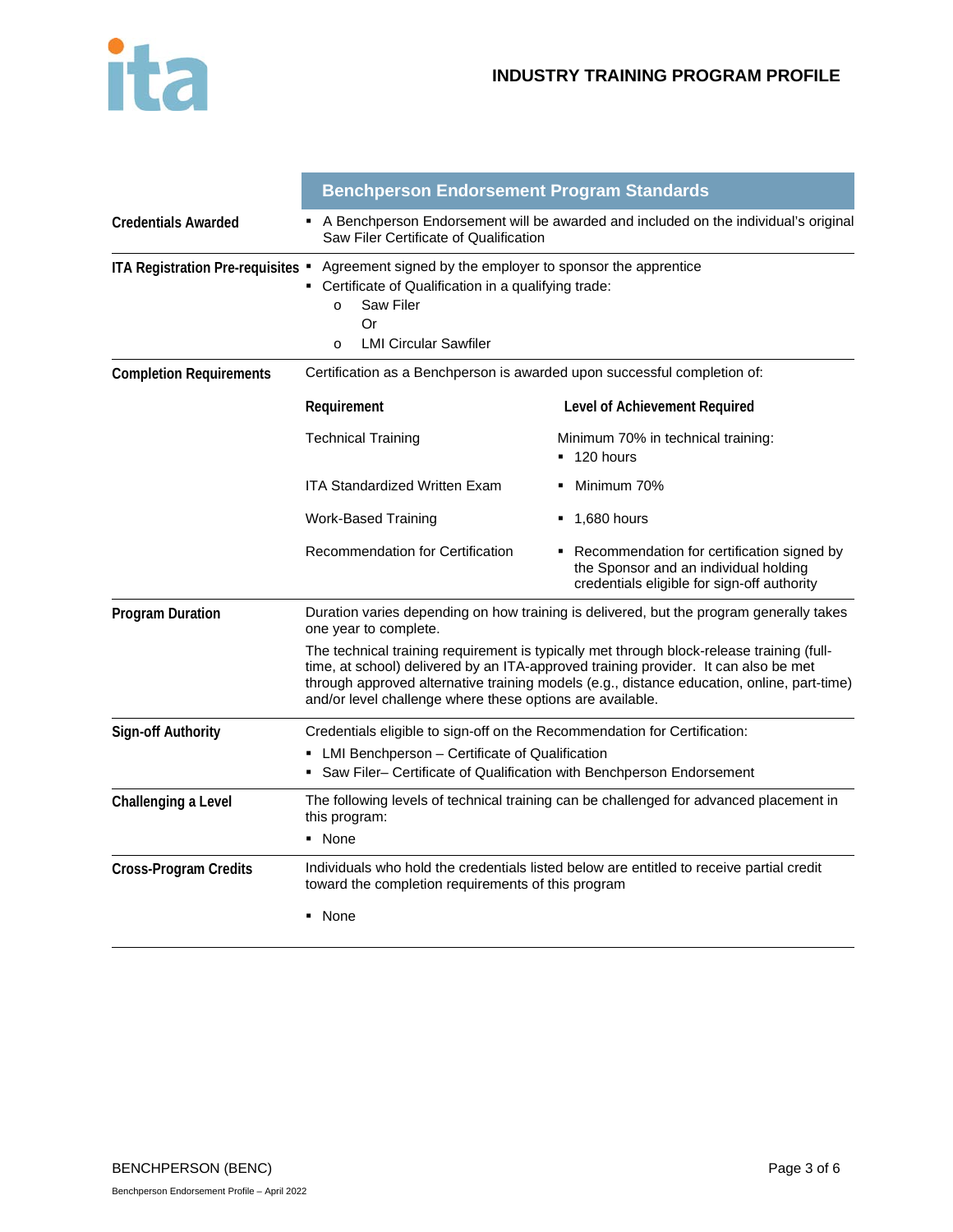

# **Benchperson Endorsement Post Certification Challenge Pathway**

This graphic provides an overview of the Benchperson Endorsement challenge pathway.



CREDIT FOR PRIOR LEARNING

*Individuals who hold the credential(s) listed below are considered to have met, or partially met, the perquisites for challenging this program*

*None*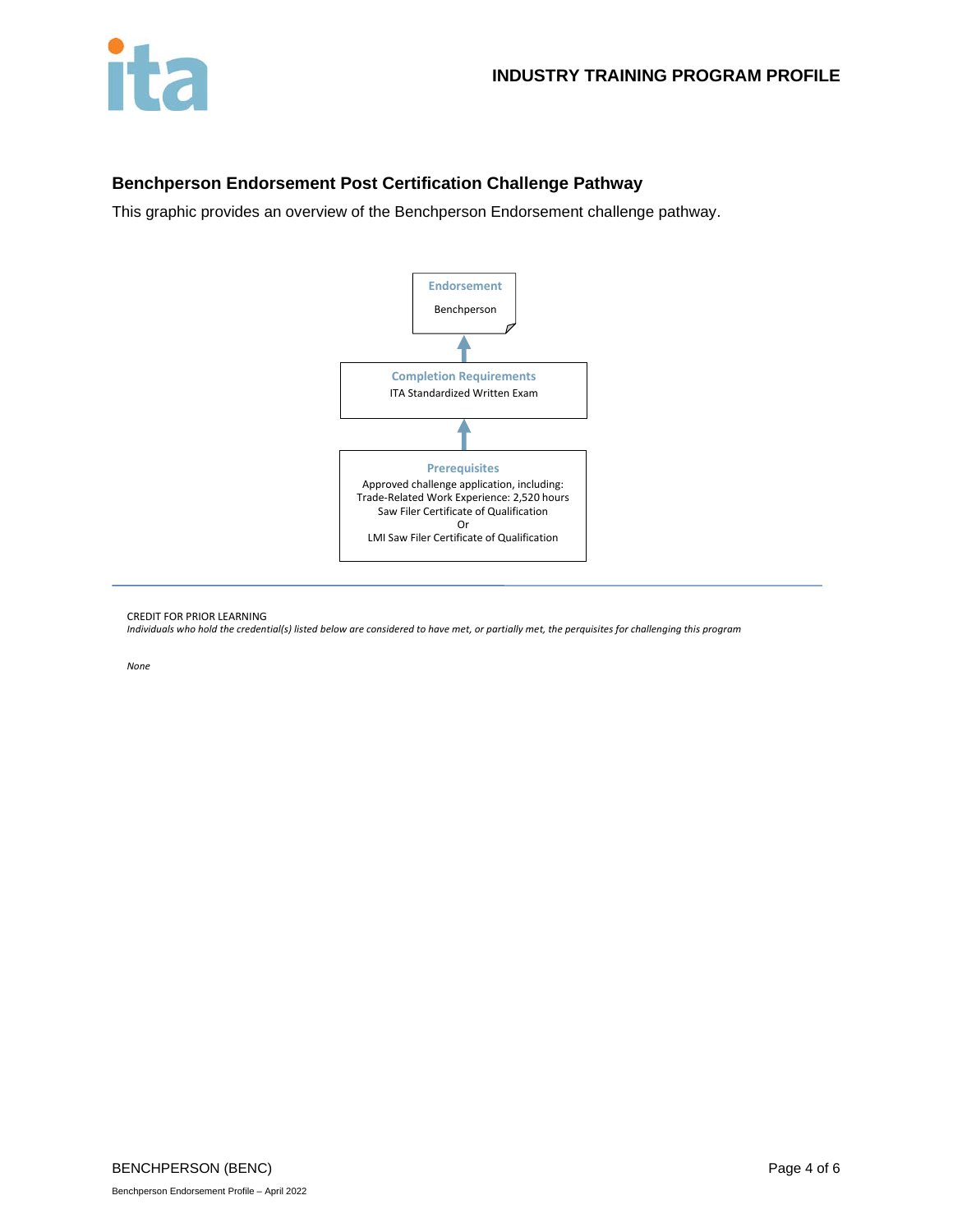

|                                  | <b>Challenge Program Standards - Benchperson Endorsement</b>                                                                                                                                                                                                                       |                                                   |
|----------------------------------|------------------------------------------------------------------------------------------------------------------------------------------------------------------------------------------------------------------------------------------------------------------------------------|---------------------------------------------------|
| <b>Credentials Awarded</b>       | A Benchperson Endorsement will be awarded and included on the individual's original<br>Saw Filer Certificate of Qualification                                                                                                                                                      |                                                   |
|                                  | ITA Registration Prerequisites An approved Challenge Application, which includes:<br>2,520 documented hours of directly related experience working as a Benchperson<br>Saw Filer - Certificate of Qualification<br>Or<br>LMI Circular Sawfiler – Certificate of Qualification<br>٠ |                                                   |
| <b>Credit for Prior Learning</b> | Individuals who hold the credentials listed below are considered to have met or partially<br>met the prerequisites for challenging this program:<br><b>None</b>                                                                                                                    |                                                   |
| <b>Completion Requirements</b>   | A Benchperson Endorsement will be awarded upon successful completion of:<br>Requirement<br><b>ITA Standardized Written Exam</b>                                                                                                                                                    | Level of Achievement Required<br>Minimum 70%<br>٠ |